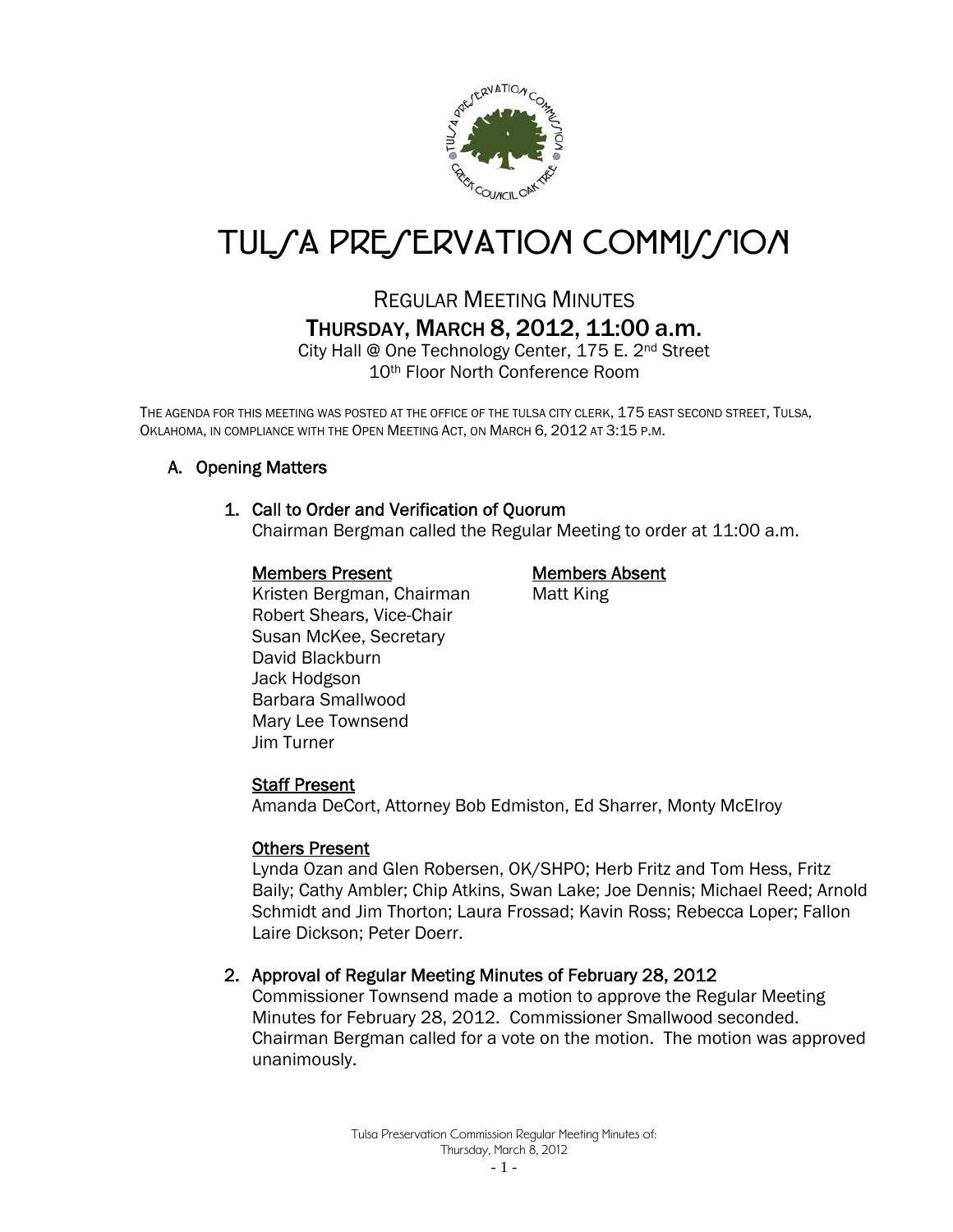## 1. Bergman None None

In Favor **Opposed** Abstaining Not Present

- 2. Blackburn
- 3. Hodgson
- 4. McKee
- 5. Shears
- 6. Smallwood
- 7. Townsend
- 8. Turner

#### 3. Disclosure of Conflicts of Interest

No one reported a conflict of interest with the proposals on the agenda.

#### B. Actionable Items

#### 1. COA-12-008 / 1730 S. Quincy Avenue (Swan Lake)

Applicant: Arnold Schmidt *COA Subcommittee Review Date; March 1, 2012*  Request: Construct 5-unit townhouse project according to plans submitted.

Ed Sharrer presented Mr. Schmidt's Certificate of Appropriateness application to the Commission and read the applicable guidelines for this district. Mr. Schmidt was present to answer questions. Mr. Fritz was present on Mr. Schmidt's behalf to answer questions.

Commissioner Turner offered comments and observations from the COA Subcommittee Report. The Subcommittee found the application to be complete and recommended approval.

Commissioner Turner noted that the project was of particular concern to the neighborhood. The applicant has made several submissions responding to numerous requests/suggestions from the Subcommittee. He gave a summary review of the Subcommittee's activities.

The Subcommittee voted 4-1-1 to approve the submission for the COA.

The Commission then discussed the project.

Questions were asked about guideline requirements specifically addressing garage doors.

Paving calculations were reviewed.

Staff was asked about guidelines regarding garages. Staff responded that there are no specific guidelines in Swan Lake for garages. Staff was asked its opinion whether the projects' presentation of the garage doors complied with the applicable guidelines. Staff answered: It does not.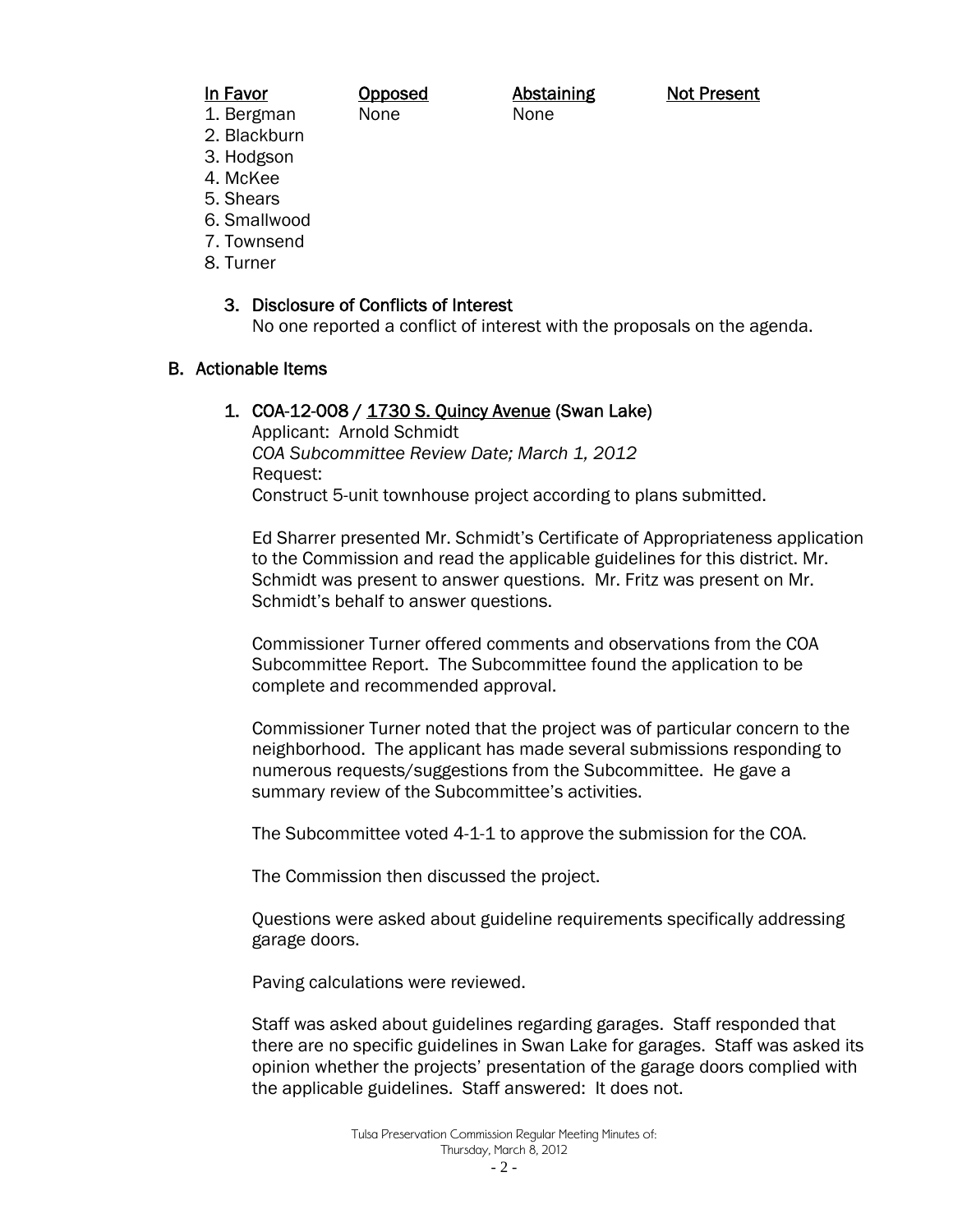The presence of secondary structures in the neighborhood was addressed with the observation that the subject property has no secondary structures proposed in the project.

The applicant pointed out that the subject property was zoned RM. As such uses become "awfully complicated".

The owner of several properties in the neighborhood, including duplexes immediately to the south of the proposed project, stated his opinion that the garage doors as described by the applicant made the property "grossly out of proportion with the rest of the neighborhood."

Another speaker reviewed the project, drawing attention to the guidelines and the failures and successes of the project to meet them.

Public comment was closed, after which the project was discussed among the Commissioners.

Commissioner McKee commented that the application is not consistent with what has been approved in the past and does not match the character of the existing neighborhood.

Commissioner Townsend questioned staff about prior commission history in the consideration of multi-family dwellings. Staff comments described proposed development for the area, but none with garages integrated into the front of the units.

Commissioner Smallwood commented upon the beauty of the project but has difficulty with the garages in the front.

Commissioner Townsend acknowledged the property's zoning but stated that the submittal does not look like Swan Lake.

Comments were made among the Commissioners regarding zoning issues and the ability to reject the proposal if it satisfied zoning elements.

Commissioner Bergman stated that the Commission should look at all the issues – rhythm, setbacks, scale, everything.

Mr. Fritz stated that the proposal cannot be denied just because the Commission does not like it. He stated that if it meets zoning, there is no basis for denial. He stated that it doesn't meet completely what everybody wants, but there is no basis for denial.

There were additional comments about the garages on the proposal differing from the existing neighborhood.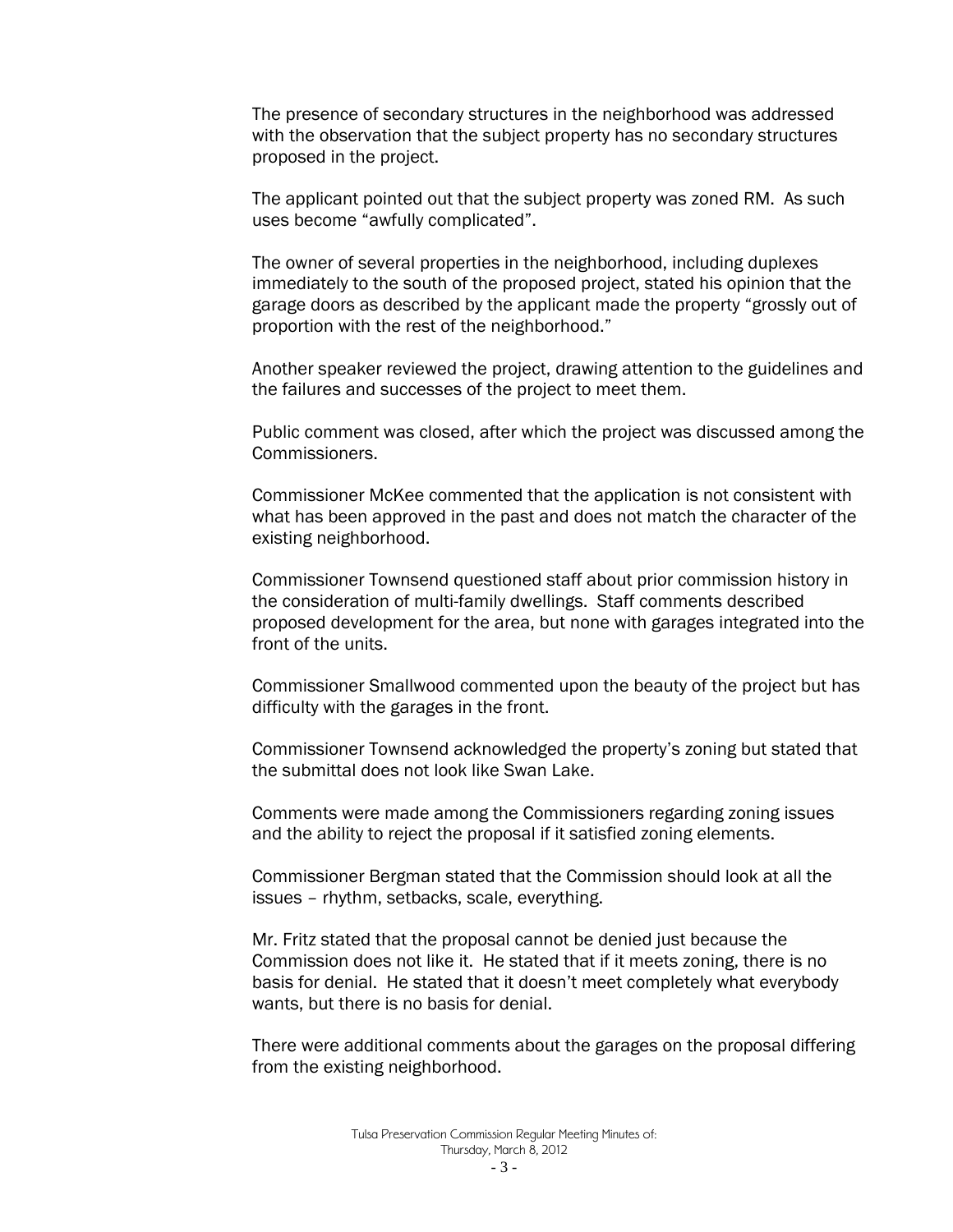Additional comments directed at the proposed ribbon driveways were made pointing out the absence of similar driveways in the neighborhood.

Commissioner Turner made a motion to approve the application. Commissioner Blackburn seconded the motion. Chairman Bergman asked for a vote on the motion.

#### Vote: 1730 S. Quincy Avenue

2. Turner 2. Hodgson

1. Blackburn 1. Bergman None

In Favor **Opposed** Abstaining Not Present

- 3. McKee 4. Shears 5. Smallwood
- 6. Townsend

The motion failed. Swan Lake Guidelines cited and discussed: C1.0.1; C1.0.2; C1.0.3; C1.1.1;C1.1.2; C1.1.4; C1.2.1.; Swan Lake Guidelines not cited, but discussed: C1.1.3.

Commissioner McKee made a motion to deny the application. Commissioner Shears seconded the motion. Chairman Bergman asked for a vote on the motion.

#### Vote: 1730 S. Quincy Avenue

| In Favor   | <b>Opposed</b> | <b>Abstaining</b> | <b>Not Present</b> |
|------------|----------------|-------------------|--------------------|
| 1. Bergman | 1. Blackburn   | None              |                    |
| 2. Hodgson | 2. Turner      |                   |                    |
|            |                |                   |                    |

- 3. McKee
- 4. Shears
- 5. Smallwood
- 6. Townsend

The motion to Deny was Approved. Swan Lake Guidelines cited and discussed: C1.0.1; C1.0.2; C1.0.3; C1.1.1;C1.1.2; C1.1.4; C1.2.1.; Swan Lake Guidelines not cited, but discussed: C1.1.3.

#### 2. COA-12-009 / 916 North Cheyenne Avenue (Brady Heights)

Applicant: Raynece Million COA *Subcommittee Review Date: None*  Request:

Replace damaged eight lite, paneled wood front door with paneled fiberglass door with arched upper lite.

Monty McElroy presented Ms. Million's Certificate of Appropriateness application to the Commission and read the applicable guidelines for this district. Ms. Million was unable to attend the meeting.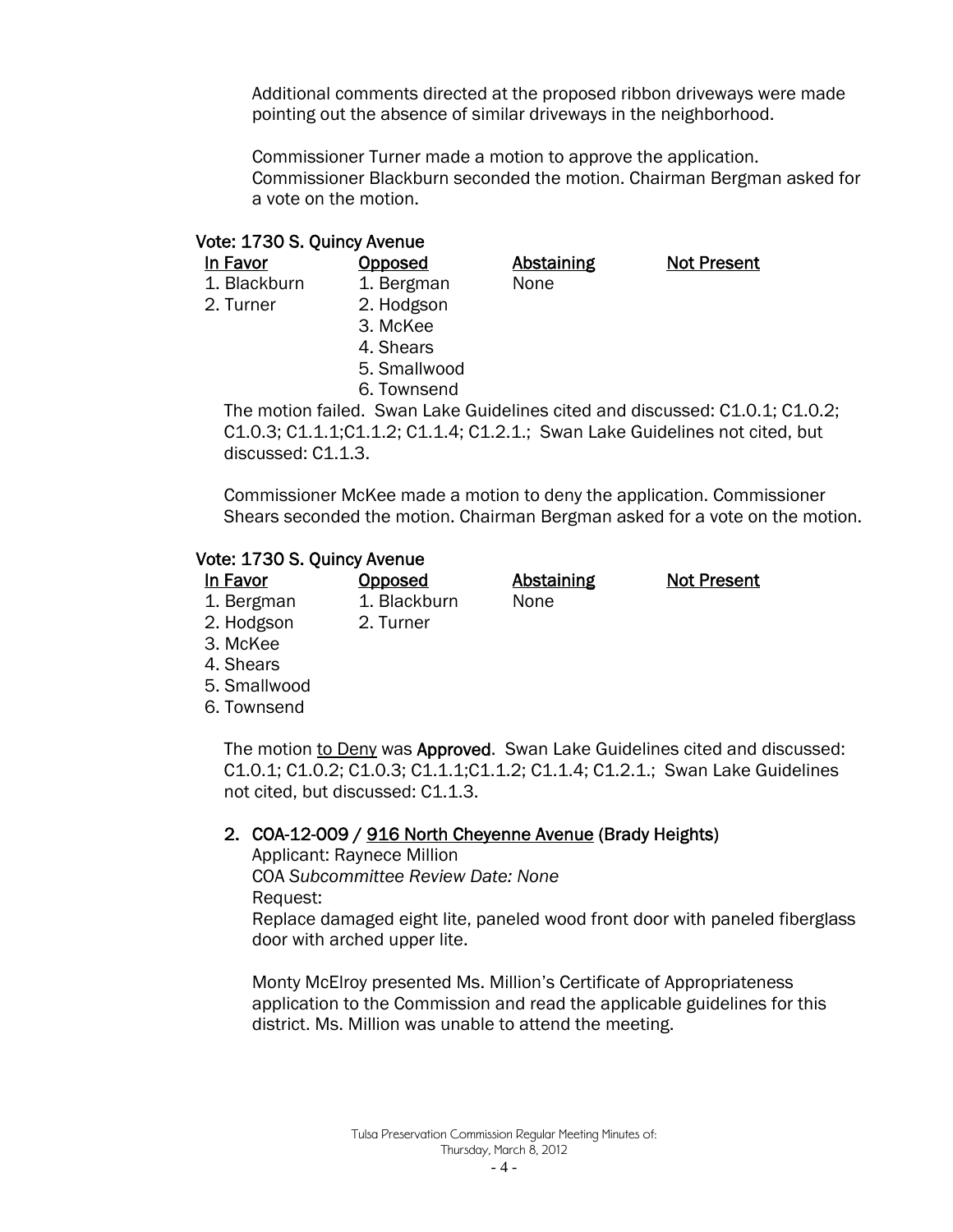Commissioner Smallwood made a motion to deny the application. Commissioner Townsend seconded the motion. Chairman Bergman asked for a vote on the motion.

#### Vote: 1141 North Cheyenne Avenue

In Favor **Opposed** Abstaining Not Present 1. Bergman None None

2. Blackburn

3. Hodgson

4. McKee

5. Shears

6. Smallwood

7. Townsend

8. Turner

The motion to Deny was Approved Unanimously by members present and voting. Brady Heights Guidelines cited: Restoring Existing Structures, Windows and Doors, Preferred Option, 1., Second Preference, 1.

#### 3. Whittier Square Historic District Nomination

Cathy Ambler made a slide presentation to the Commission of the history of Whittier Square and the National Register nomination process.

Commissioner Turner made a motion to approve the nomination. Commissioner Townsend seconded the motion. Chairman Bergman asked for a vote on the motion.

#### Vote: Whittier Square Historic District Nomination

| In Favor     | <b>Opposed</b> | <b>Abstaining</b> | <b>Not Present</b> |
|--------------|----------------|-------------------|--------------------|
| 1. Bergman   | None           | <b>None</b>       |                    |
| 2. Blackburn |                |                   |                    |
| 3. Hodgson   |                |                   |                    |
| 4. McKee     |                |                   |                    |

- 5. Shears
- 6. Smallwood
- 7. Townsend
- 8. Turner

The motion was Approved Unanimously by members present and voting.

#### 4. Update to Rules and Regulations

Commissioner Townsend discussed the updates mentioning Section 7 has been streamlined and property definitions clarified.

Commissioner Townsend made a motion to approve. Commissioner Smallwood seconded the motion. Chairman Bergman asked for a vote on the motion.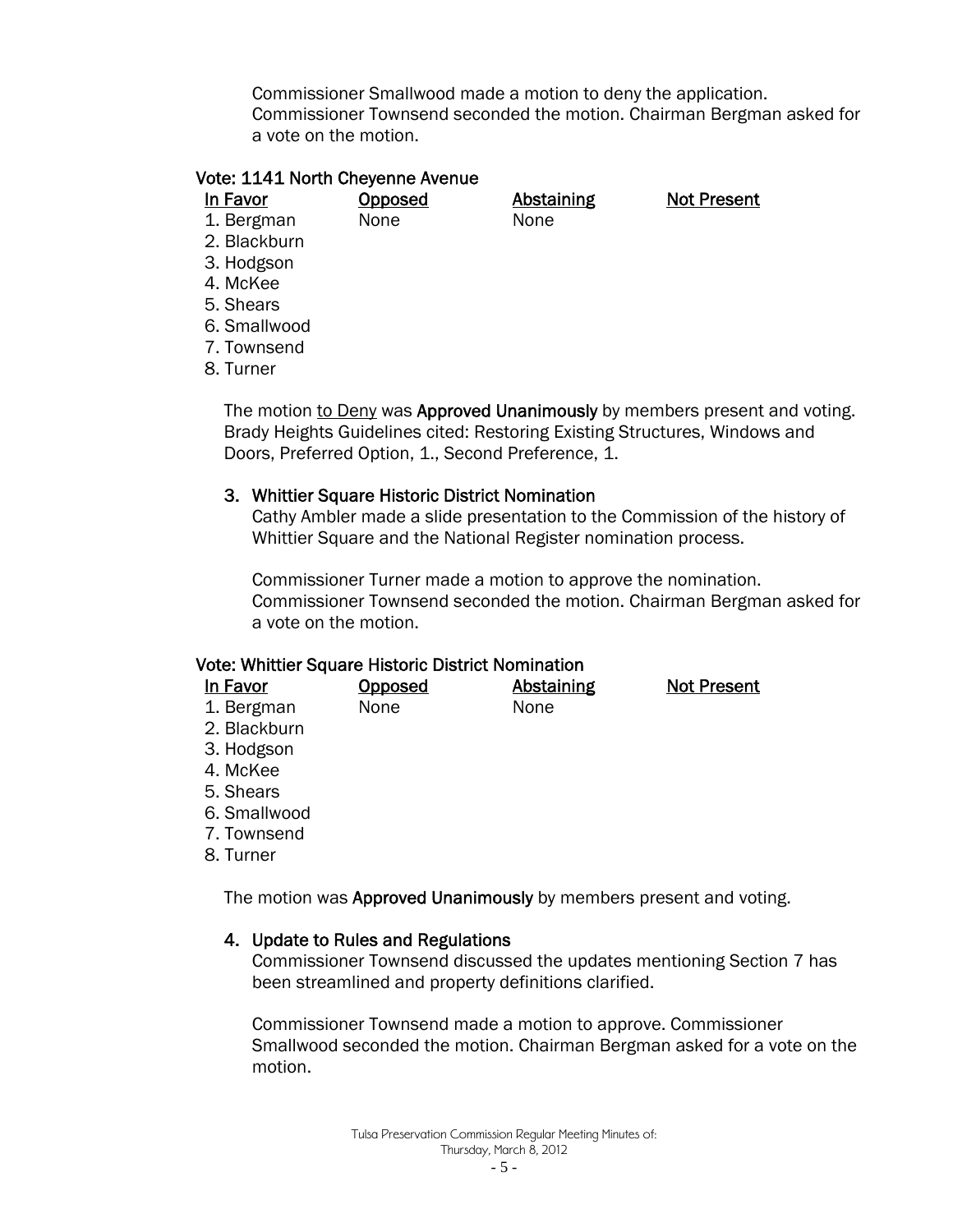#### Vote: Update to Rules and Regulations

| In Favor                      | <b>Opposed</b> | <b>Abstaining</b> | <b>Not Present</b> |
|-------------------------------|----------------|-------------------|--------------------|
| 1. Bergman                    | None           | None              |                    |
| 2. Blackburn                  |                |                   |                    |
| 3. Hodgson                    |                |                   |                    |
| 4. McKee                      |                |                   |                    |
| $\blacksquare$ $\blacksquare$ |                |                   |                    |

- 
- 5. Shears
- 6. Smallwood
- 7. Townsend
- 8. Turner

The motion was **Approved Unanimously** by members present and voting.

### C. Reports

#### 1. Update on the Greenwood National Register Nomination

Lynda Ozan, OK/SHPO, is revising and condensing two nominations, as submitted, into one nomination. She discussed the area covered and how it follows the route traveled during the race riot from where it started downtown to the reconstructed commercial area north of the expressway. It will also take in a few non contiguous areas including Sunset and Standpipe Hills and the Armory. She has the history and architectural descriptions done, is now working on the verbal boundary descriptions for street patterns. She hopes to have project wrapped up by late summer so it can make it to a fall review.

### 2. Staff Report

Amanda DeCort gave an update on Historic Tax Credits. The Downtown Coordinating Council approved a resolution in support and the Brady Owners Association and Brady Arts District approved a letter of support as well. She is putting together a list of contact information specifically to Senators as the bills are waiting to be scheduled onto the Senate floor. Proponents of the credit are still working on it and trying to get a lobbyist hired.

#### 3. Chair Report

No report.

#### 4. Committee Reports

- a) Rules & Regulations No Report other than given in Actionable Item 4 above.
- b) Outreach

No Report

c) Design Guidelines No Report